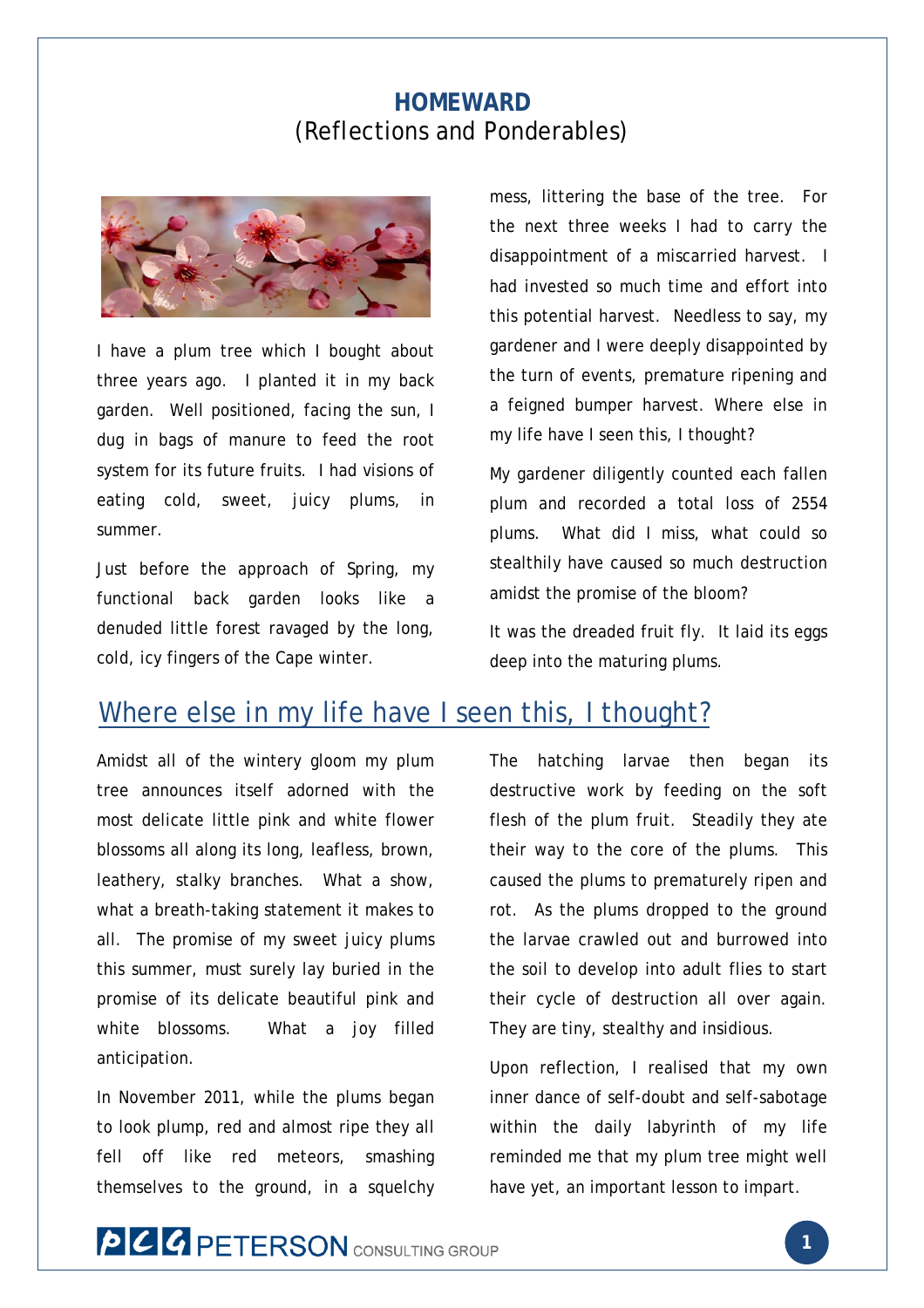For, like a beautiful blossomed promise, I also stand contrasted in the cycled season of life, uniquely gifted. (We all do!)

Let's consider how we deal with our emotions. I can so often get "stuck" in my emotions of anger, fear, sadness and

### I also stand contrasted in the cycled season of life uniquely gifted.



I hold within myself and for the world, the fruits of my giftedness to affirm that my life matters and to make things beautiful. When I share my giftedness with the world, my life takes on meaning and I move away from my narcissism and self-absorbed behaviour. To quote the late Jesuit priest and psychotherapist, A de Mello, "There is only one cause for every evil on earth, "this belongs to me"."

shame. In the first instance, these emotions are all very important indicators on the "dashboard" of my daily experiences.

They indicate what is actually going on inside of me. They signal to me what my sacred boundaries are, also telling me whether I lost something important, what might be frustrating or blocking me and whether I'm in danger of being harmed.

Essentially they are all important hints guiding me toward what really needs my attention. There is no standard or exact period when each of us should move thro-

#### There is only one cause for every evil on earth – "this belongs to me".

I'm called to dance my life like a whirling

dervish who receives from the great Divine, knowing that what is received must be shared to complete the generous act of unending reciprocity.

We all, like my plum tree, have to struggle through and emerge from our own winters of discontent to offer ourselves and the world something beautiful…cool, sweet and juicy.

It is not always easy to emerge from our **Winters** 

ugh our emotions. It is different for each one of us. Sometimes we know when we are ready to move on, other times we know we need help and support to facilitate our moving through some emotions, e.g. grief or forgiveness etc.

I often find myself over identifying with my emotions so much so that at times it makes me just plain unproductive.

This habit of over identification can lead so often to fear, insecurity, weakening of selfconfidence resulting in a poor self-image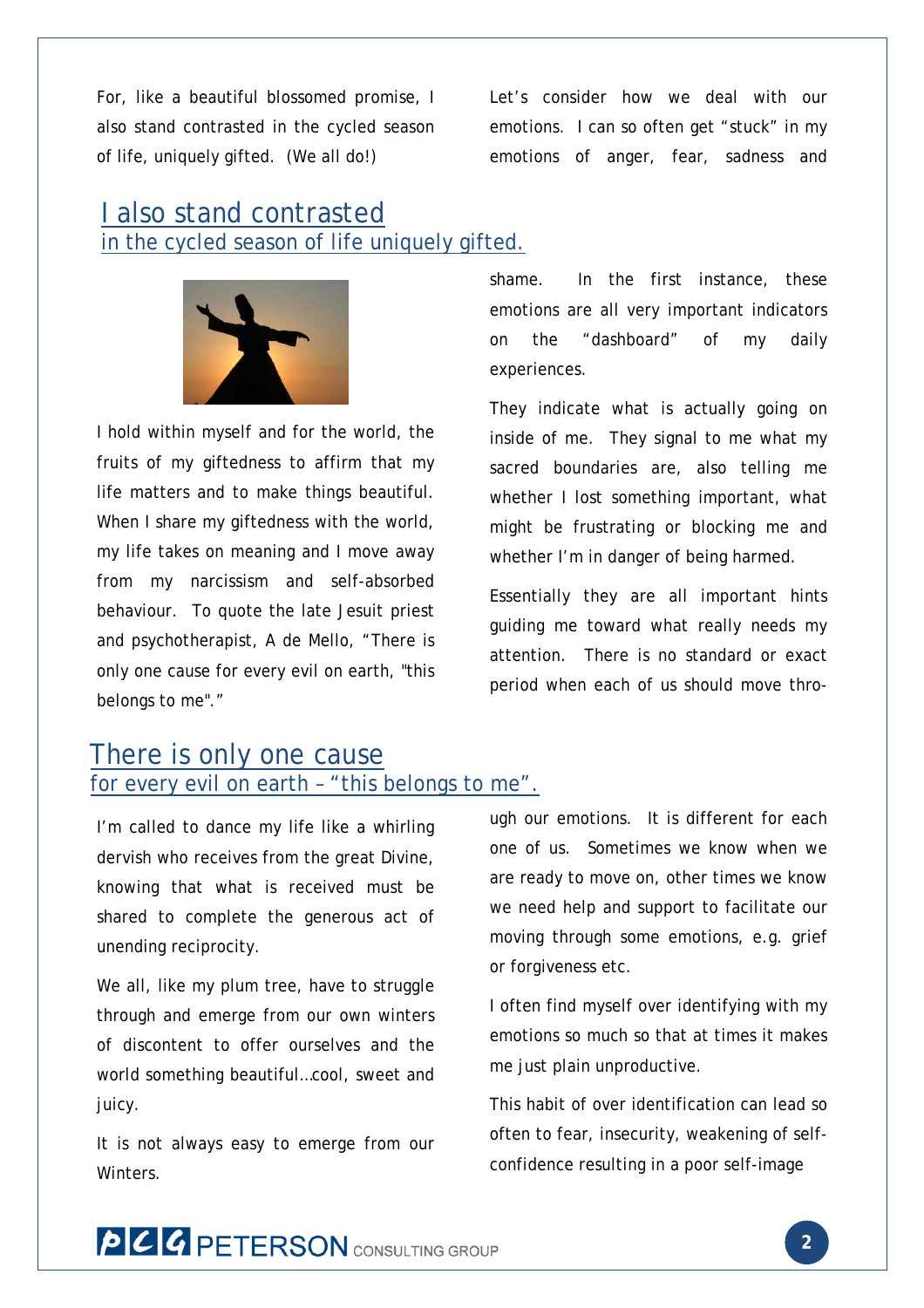#### Happiness is a quiet gentle confidence bubbling up from an inner knowing born from contemplation and generous action in the world.

and an over dependence on others for approval.

It is not healthy to be slavishly dependent on others for your inner confidence, joy and peace. They may affirm and love you but to wait for others to do for you what you must and can only do for yourself will be like "waiting for godot". You will only lurch from one sad, disappointment and empty episode to another. Worst still, you set yourself up to become a ball in someone else's pinball machine. Hey, some people are master pinball players.

Ingrid Jonker (1933-1965) poem "Ragdoll" most appropriately speaks to this theme:

I am the ragdoll that does not speak and only depends on your love At night, i lay blind and deaf and no longer lift my head my hands do not move and my body grows cold and stiff with your departure without your help I cannot walk you bought me without a second thought and will probably burn me carelessly one Guy Fawkes night and laugh about it I am the ragdoll without a soul my pain, your loudly celebrated feast.

Happiness is not my external façade, often based on a survivalist, primal-reactive, capricious and skittish base. To cultivate this inner bonded, self-assuredness, we can begin a journey of self-awareness in which we recognise our insatiable need to overidentify or over-invest in control, dominance, security, certainty, no-pain etc.

My plum tree experience has taught me that we must, like vigilant gardeners take care that the fruit flies of life do not burrow and invest these insidious poison egg larvae into our life; its encounters, experiences, challenges and circumstances.

When I refer to poison larvae I also mean them to be the prevailing air of overoptimism so prevalent in our corporate and public discourse which encourages its adherents to believe in a world without pain, disappointment and doubt (superpositivism). These recipes of blissfulness are sold with "gung ho" energy, business finesse and psychological and spiritual certitude by Colgate smiling, self-

### Most, if not all of the people we admire as heroes have had to travel through their own trials and tribulation to find their gold.

I have learnt that happiness is a quiet, gentle confidence bubbling up from an inner knowing born from contemplation and generous action in the world.

confidence and personal mastery gurus. My word of advice…Run Forest run!

Most, if not all of the people we admire as heroes have had to travel through their own trials and tribulation to find their gold.

# **PCC PETERSON** CONSULTING GROUP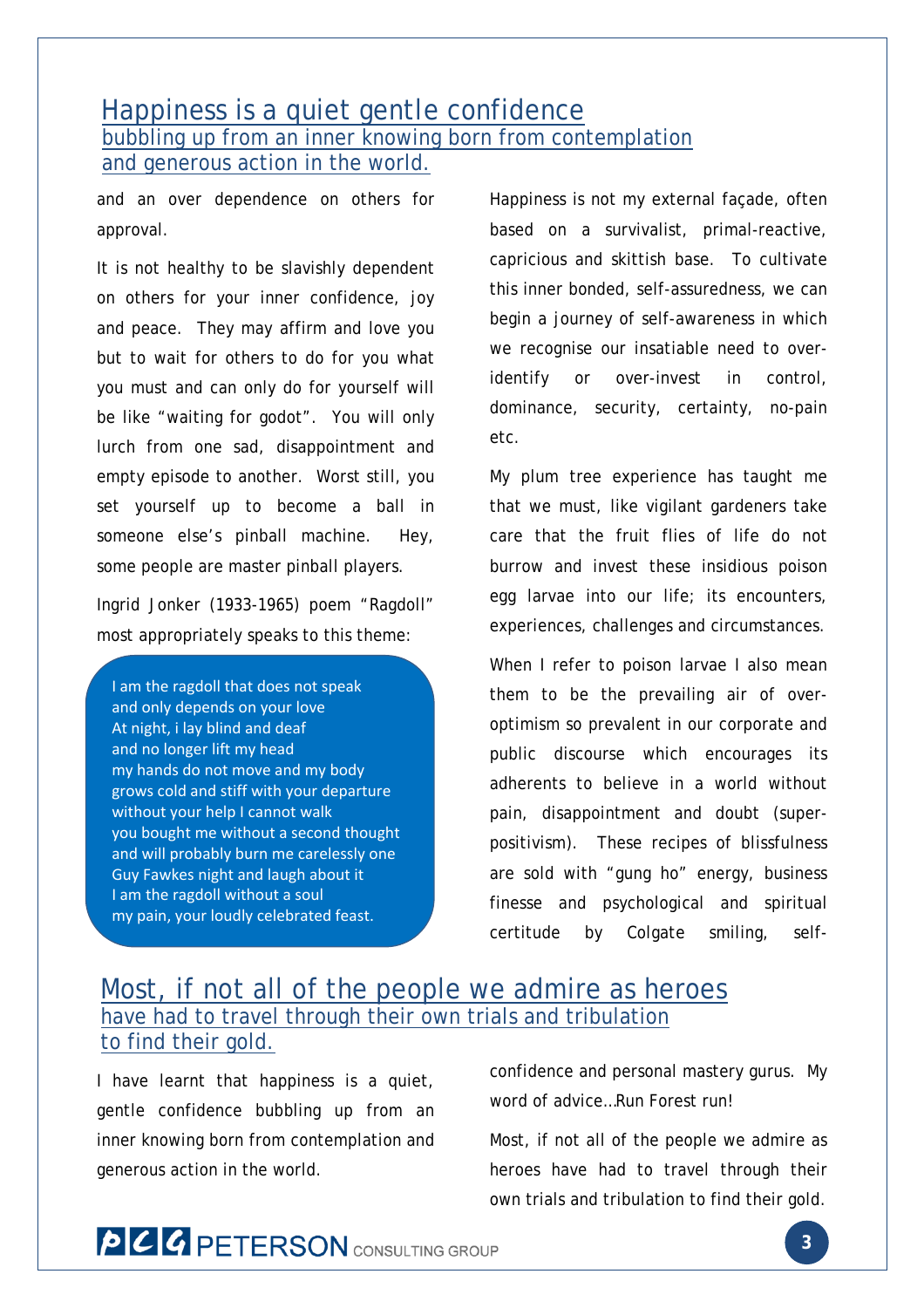So we too cannot escape it, we can only work with it and through it and therein, find our True Self.

There is a revealing story of a monk living in the Egyptian desert who was so tormented by temptation that he could bear it no longer. So he decided to abandon his cell and go somewhere else.

As he was putting on his sandals to carry out his resolve he saw another monk not far from where he stood who was also putting his sandals on.

"Who are you?" he asked the stranger.

"I am your Self," was the reply. "If it is on my account that you are leaving this place, I would have you know that no matter where you go I shall go with you."

We must understand that failure,

#### *Back to my botany example*

So what has this patchwork of "ponderables" got to do with the plums? Well, I believe that we all, without exceptions, have something beautiful and worthwhile to offer ourselves and the world, through which our lives become happy and meaningful. Each of us without exception has blossoms that promise to fruit and gift our world.

I now know after much asking around and research what I have to do this Summer to rescue my plums from that dreaded fruit fly. I guess we all from time to time have to hold reflection and become aware of the fruit flies we have allowed to influence our beliefs, attitudes and behaviour. How can we safeguard ourselves against them?

# I would have you know

#### that no matter where you go I shall go with you.

limitations and setbacks are all part and parcel of our life's journey. To merely wish them away forever on a cloud of positive mantras is inviting open season silliness. Rather than wishing away failure and setbacks it's better to know how to deal with it when they do appear, because they will appear. More often than not, these challenges come to teach us something, if we are prepared to hear the message.

Remember, "what you don't admit you will transmit." Anon

To begin with we can practice meditation, prayer or some form of spiritual exercise. This will assist you in becoming more selfaware and enter a grace-filled mystery beyond yourself. You can also study and read books, write by keeping a journal. You can seek a mentor, teacher or spiritual director who with care and sensitivity will guide you carefully. You can follow a teaching, your current religion, or explore one which after careful discernment appeals to your deepest needs. You can also put yourself out there and be of assistance by doing works of charity.